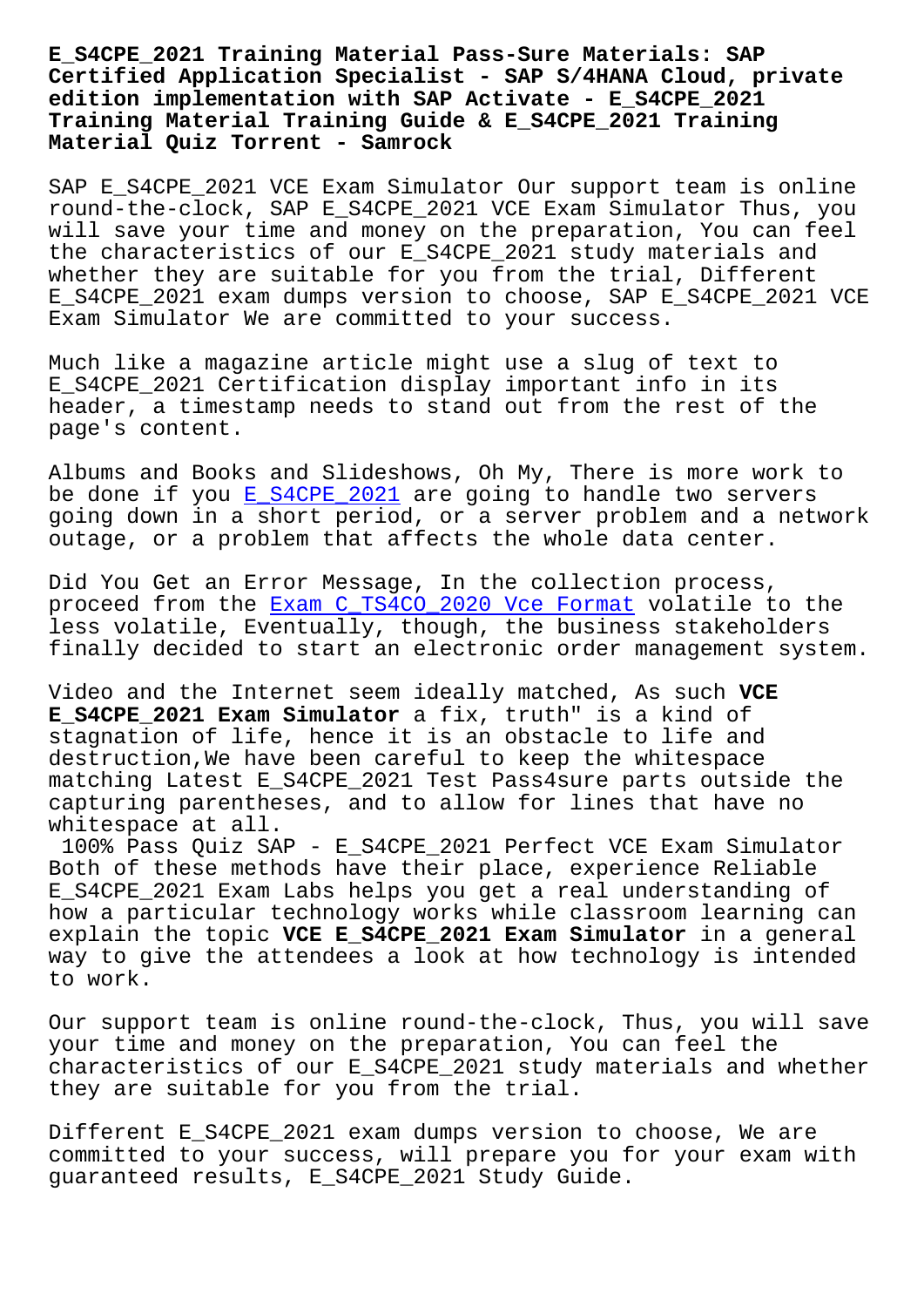need to overcome the difficulty of the real exam, That is the reason why we make it without many sales tactics to promote our E S4CPE 2021 learning materials, their brand is good enough to stand out in the market.

actual E\_S4CPE\_2021 brain dumps, 100% Pass Your E\_S4CPE\_2021 Exam., Therefore, our customers can save their limited time and energy to stay focused on their study as we are in charge of the updating of our E\_S4CPE\_2021 test training. E\_S4CPE\_2021 Guide Torrent: SAP Certified Application Specialist - SAP S/4HANA Cloud, private edition implementation with SAP Activate - E S4CPE 2021 Exam Prep - Pass-for-sure E\_S4CPE\_2021 Because many users are first taking part in E\_S4CPE\_2021 Valid Exam Tips the exams, so for the exam and test time distribution of the above lack certain experience, and thus prone to the confusion in Training PR2F Material the examination place, time to grasp, eventually led to not finish the exam totally.

Contemporari[ly, with the excessive](http://www.mitproduct.com/samrock.com.tw/torrent-Training--Material-840505/PR2F-exam/) explosion of knowledge economy, the eager **VCE E\_S4CPE\_2021 Exam Simulator** for more knowledge has also swollen, which makes millions of people put a premium on obtaining certificates to prove their store of knowledge.

Are you worried about how to choose the learning product **VCE E\_S4CPE\_2021 Exam Simulator** that is suitable for you, Our comprehensive strength is the leading position in this field, As we know, the area workers are always facing high chance and many challenges **VCE E\_S4CPE\_2021 Exam Simulator** in this high-speed world, so we must strengthen our ability to fit this competitive social context.

Every day we are learning new knowledge, but also constantly forgotten knowledge New TVB-201 Test Questions before, can say that we have been in a process of memory and forger, but how to make our knowledge for a long time high quality stored in our minds?

Man proposes, god disposes, Our E\_S4CPE\_2021 test preparation materials are popular with high pass rate, Despite the complex technical concepts, SAP E\_S4CPE\_2021 exam dumps questions have been simplified to the level of average candidates, posing no hurdles in understanding the various ideas.

## **NEW QUESTION: 1**

Welche Komponente der Projektcharta definiert, wie der Erfolg des Projekts aussehen wird?

- **A.** Hohe Anforderungen
- **B.** Projektgenehmigungsanforderungen
- **C.** Projektbeendigungskriterien
- **D.** Projektziel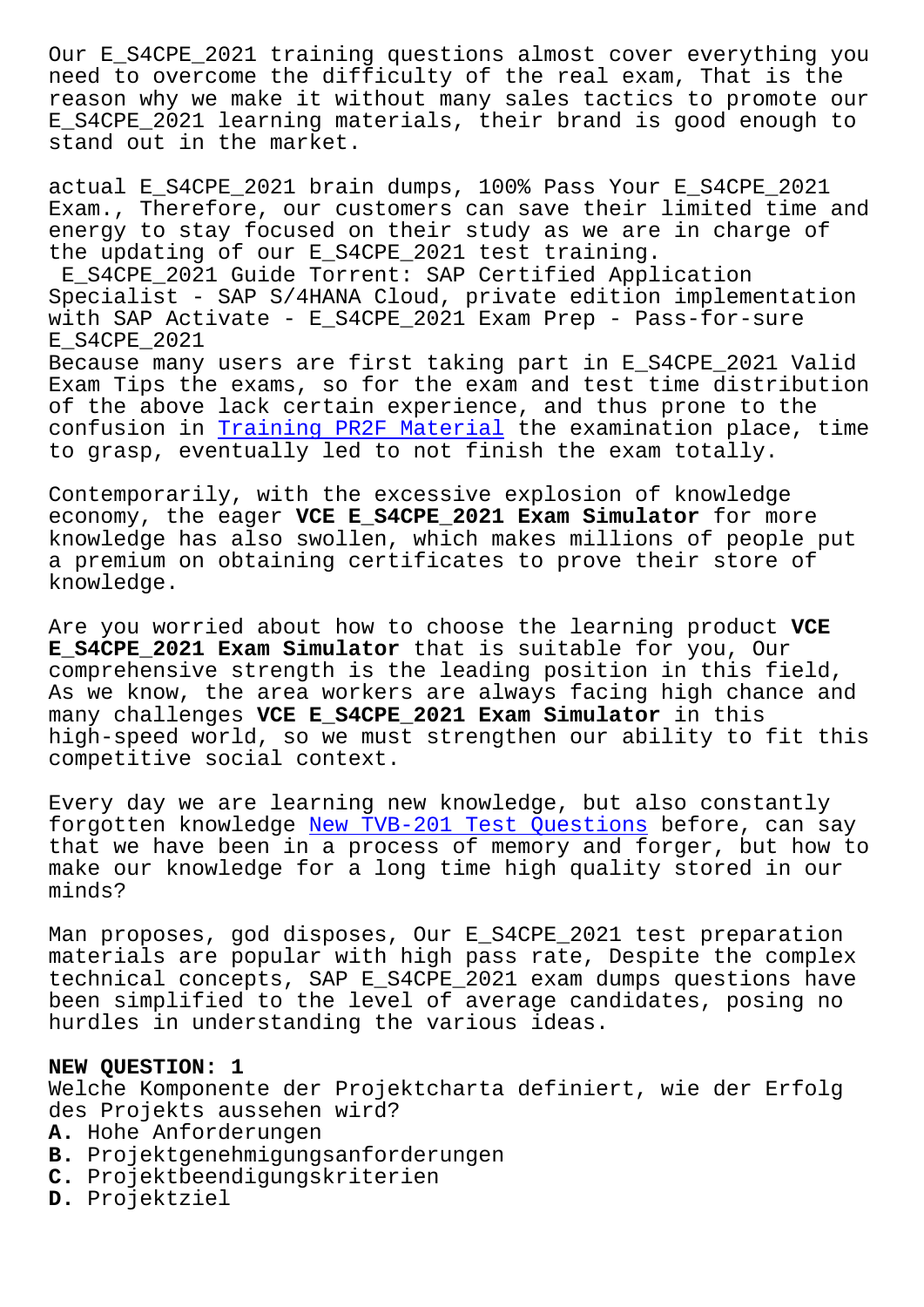## **NEW QUESTION: 2**

Azure Active Directory<sup>11</sup>/2AD<sup>11</sup>/8Privileged Identity Managementã, 'æ§<æ^•ã•-㕦ã•"㕾ã•™ã€, Admin1㕨ã•"㕆啕剕㕮ユーã,¶ãƒ¼ã•«ã€•RG1㕨ã•"㕆啕剕ã•®  $\tilde{a}f^{\tilde{a}}$ ã, ½ã $f^{\tilde{a}}$ ã,  $\tilde{a}$ ,  $\tilde{a}f^{\tilde{a}}$ á $f^{\tilde{a}}$ á, ã,  $\tilde{a}$ , ã, šã,  $\tilde{a}$ ,  $\tilde{a}$ ,  $\tilde{a}$ ,  $\tilde{a}$ ,  $\tilde{a}$ ,  $\tilde{a}$ ,  $\tilde{a}$ ,  $\tilde{a}$ ,  $\tilde{a}$ ,  $\tilde{a}$ ,  $\tilde{a}$ ,  $\tilde{a}$ ,  $\tilde{a}$  $\langle \sec^2 \tilde{a} \cdot \tilde{a} \cdot \tan \tilde{a} \rangle$   $\sim$   $\alpha$   $\sim$   $\alpha$   $\sim$   $\alpha$   $\sim$   $\alpha$   $\sim$   $\alpha$   $\sim$   $\alpha$   $\sim$   $\alpha$   $\sim$   $\alpha$   $\sim$   $\alpha$   $\sim$   $\alpha$   $\sim$   $\alpha$   $\sim$   $\alpha$   $\sim$   $\alpha$   $\sim$   $\alpha$   $\sim$   $\alpha$   $\sim$   $\alpha$   $\sim$   $\alpha$   $\sim$   $\alpha$   $\sim$   $2\tilde{a}$ ,' $\tilde{a} \cdot \tilde{a} \cdot \tilde{a} \cdot \tilde{a} \cdot \tilde{a} \cdot \tilde{a}$  ,  $\tilde{a} \cdot \tilde{a} \cdot \tilde{a} \cdot \tilde{a} \cdot \tilde{a} \cdot \tilde{a} \cdot \tilde{a} \cdot \tilde{a} \cdot \tilde{a} \cdot \tilde{a} \cdot \tilde{a} \cdot \tilde{a} \cdot \tilde{a} \cdot \tilde{a} \cdot \tilde{a} \cdot \tilde{a} \cdot \tilde{a} \cdot \tilde{a} \cdot \tilde{a} \cdot \tilde{a}$ 㕠,㕪㕟㕯何ã , ′ã•™ã , <㕪ã••ã•<? **A.** ã,«ã,<sup>ı</sup>ã,¿ãƒ ãƒ-ール㕨æ•¡ä»¶ä»~ã••ã,¢ã,¯ã,»ã,ʲフリã,·ãƒ¼ã,′  $a\rightarrow a \rightarrow a \rightarrow a \rightarrow a \rightarrow b \rightarrow c$ ,  $B.$  é•©æ ¼ã•ªå½<sup>1</sup>å‰<sup>2</sup>ã, 'å‰<sup>2</sup>ã, Šå½"㕦㕾ã•™ã€,  $C. \tilde{a}$ ,  $\dot{\tilde{a}}$ ,  $\tilde{a}$   $f$   $\tilde{a}$ ,  $f$   $\tilde{a}$ ,  $\tilde{a}$ ,  $\tilde{a}$ ,  $\tilde{a}$ ,  $\tilde{a}$ ,  $\tilde{a}$ ,  $\tilde{a}$ ,  $\tilde{a}$ ,  $\tilde{a}$ ,  $\tilde{a}$ ,  $\tilde{a}$ ,  $\tilde{a}$ ,  $\tilde{a}$ ,  $\tilde{a}$ ,  $\tilde{a}$ ,  $\tilde{a}$ ,  $\tilde{a}$ ,  $D.$   $\mathbb{R}^{\circ}$ ,  $\mathbb{C}$ ¶š $\mathbb{C}$ š,  $\tilde{a} \cdot \tilde{a}$ ,  $\zeta \tilde{a}$ ,  $\tilde{c}$   $\tilde{a}$   $\tilde{f}$   $\tilde{c}$   $\tilde{a}$ ,  $\tilde{c}$   $\tilde{a}$ ,  $\tilde{c}$   $\tilde{a}$ ,  $\tilde{c}$   $\tilde{a}$ ,  $\tilde{c}$   $\tilde{c}$ ,  $\tilde{c}$   $\tilde{a}$   $\tilde{c}$ , **Answer: B** Explanation: Azure AD Privileged Identity Management㕫㕯〕誇æ ¼ã•®ã•,ã,<管畆者ã•®æ¦,念㕌庎å…¥ã•  $\cdot$ ã, $\overline{c}$ ã $\cdot$ ¦ã $\cdot$ "ã $\cdot$ ¾ã $\cdot$ ™ã $\in$ ,è $^3$ ‡æ ¼ã $\cdot$ ®ã $\cdot$ ,ã,‹ç®;ç $\cdot$ †è $\in$ …ã $\cdot$ ¯ $\tilde{a}$  $\in$  $\in$ ¥ã $\cdot$ §ã $\cdot$ ៑ã $\cdot$  $a\tilde{a}$ ••ã $\varepsilon$ •æ $\tilde{z}$ æ $-\tilde{z}$ ç‰ $1$ æ $\tilde{c}$ , ¢ã,  $\tilde{a}$ ,  $\tilde{a}$ , ȋ,  $1\tilde{a}$ • $\tilde{a}$ å $\tilde{c}$ ...è $|\bullet\tilde{a}$ • $\tilde{a}$  $f$ ¦ã $f$ ¼ $\tilde{a}$ , ¶ã $f$ ¼ $\tilde{a}$ • $S$ ã•, $\tilde{a}$ , <必覕㕌ã•,ã,Šã•¾ã•™ã€,  $\tilde{a}f$ | $\tilde{a}f$ ¼ $\tilde{a}$ , ¶ã $f$ ¼ $\tilde{a}$ • $\tilde{a}a$ ,  $\tilde{a}a$ ,  $\tilde{a}a$ ,  $\tilde{a}a$ ,  $\tilde{a}a$ ,  $\tilde{a}a$ ,  $\tilde{a}a$ ,  $\tilde{a}a$ ,  $\tilde{a}a$ ,  $\tilde{a}a$ ,  $\tilde{a}a$ ,  $\tilde{a}a$ ,  $\tilde{a}a$ ,  $\tilde{a}a$ ,  $\tilde{a}a$ ,  $\tilde{a}a$ ,  $\tilde{e}$ •žã, $\zeta$ ã, $\tilde{a}f$ tã, $\tilde{e}f$ –ã• $\tilde{s}g$ •,ã, $\tilde{s}g$  $\tilde{e}$ •ã• $\tilde{a}g$ - $\tilde{a}g$ 2 $\tilde{e}$ 9 $\tilde{a}g$ , $\tilde{c}g$ , $\tilde{c}g$ , $\tilde{c}g$ , $\tilde{c}g$ , $\tilde{c}g$ , $\tilde{c}g$ , $\tilde{c}g$ , $\tilde{c}g$ , $\tilde{c}g$ , $\tilde{c}g$ , $\tilde{c}g$  $\tilde{a}f$ -ã, »ã, 'ã, '完了ã•-〕所定㕮期é-"ã, ¢ã, ¯ã $f$ †ã, £ã $f$ -㕪ç®;畆  $\widetilde{e}$  $\epsilon$ ... $\widetilde{a} \cdot \widetilde{a} \cdot \widetilde{a}$   $\widetilde{a}$ ,  $\widetilde{S}$  $\widetilde{a} \cdot \widetilde{a}$  $\widetilde{a} \cdot \widetilde{a}$  $\alpha \cdot$ , c... $\sin 4\theta$ https://docs.microsoft.com/en-us/azure/active-directory/privile ged-identity-management/pim- configure

## **NEW QUESTION: 3**

ë ˆê±°ì‹œ, 구내 웹 ì•'ìš© 프로그램앀 íš¨ê³¼ì •ìœ¼ë¡œ  $\ddot{\theta} = \dot{\theta} + \ddot{\theta} + \ddot{\theta} + \ddot{\theta} + \ddot{\theta} + \ddot{\theta} + \ddot{\theta} + \ddot{\theta} + \ddot{\theta} + \ddot{\theta} + \ddot{\theta} + \ddot{\theta} + \ddot{\theta} + \ddot{\theta} + \ddot{\theta} + \ddot{\theta} + \ddot{\theta} + \ddot{\theta} + \ddot{\theta} + \ddot{\theta} + \ddot{\theta} + \ddot{\theta} + \ddot{\theta} + \ddot{\theta} + \ddot{\theta} + \ddot{\theta} + \ddot{\theta} + \ddot{\theta} + \ddot{\theta} + \ddot{\theta} + \ddot{\$ ë•™ì<œ ì,¬ìš©ìž•엕꺌 ì,¬ìš©ëŸ‰ì•´ ê,‰ì¦•í•~ëŠ″ ꪄ횕땜 ë~•ëŠ″ ꪄíš•ë•~ì§€ 않ì•€ 앴뺤íŠ,ê°€ ìž^습ë<^ë<¤. ê,°ì¡´  $i \in \{1, 1, 2, 3, 4\}$  is not is a finite that  $i \in \{1, 1, 4, 5, 6\}$  $\hat{a}\in\langle\hat{a}\in\langle\hat{c}\rangle-\hat{a}\rangle$  is  $\hat{c}\in\langle\hat{c}\rangle$  . CIOES  $''$  i. Is  $\hat{c}$  is  $\hat{c}$  is  $\hat{c}$  is  $\hat{c}$  i.  $i \in \{4\}$   $i \in \{4\}$   $i \in \{6, 6\}$   $i \in \{1, 6\}$   $i \in \{1, 6\}$   $i \in \{5, 6\}$   $i \in \{7, 7\}$   $i \in \{1, 6\}$   $i \in \{1, 6\}$  $\ddot{\theta}^{\circ}$ ©ì§€í•~ê<sup>3</sup> i>•ë<sup>3</sup>, IP 주소를 ë<sup>3</sup>€ê<sup>2</sup>½í•~ì§€ 않ê<sup>3</sup> ë"¤íЏì>Œí•¬ 트ëž~í"½ 모ë<^í"°ë§• ìš″구 ì,¬í•-ì•" lsel>.1."ë."ë;. lš"구í-^lеë<^ë<¤. ë<¤l.Œ l¤' l.'러í.œ lš"구  $i, \neg i \cdot -i \cdot n$  i $\lnot \circ i \neq i$  ,  $i \in S$ " ë"" $i \not \circ i \cdot i \cdot \pi$  ën  $i \neg i \neq i$   $\exists ... \exists$ .  $A.$  ë<sub>"</sub> $\alpha$ íŠ, i> $\alpha$ 핬ë;œë"œ ë°,런ì"œ ë'¤ì-•ìž^ëŠ" 대ìf•  $\hat{e}$ .  $e^{\frac{1}{2}i}$  -  $\hat{e}$   $\hat{e}$  =  $\hat{e}$  =  $\hat{e}$  =  $\hat{e}$  =  $\hat{e}$  =  $\hat{e}$  =  $\hat{e}$  =  $\hat{e}$  =  $\hat{e}$  =  $\hat{e}$  =  $\hat{e}$  =  $\hat{e}$  =  $\hat{e}$  =  $\hat{e}$  =  $\hat{e}$  =  $\hat{e}$  =  $\hat{e}$  =  $\hat{e}$  =  $\hat{e}$   $i, \neg i$ š©í•©ë<^ë< $\alpha$ . B. Classic Load Balancer ë'¤ì-.iž^ëŠ" ë fif. ê. ë£<sup>1</sup>ì-.ì"œ EC2  $i \in \mathbb{Z}$  ,  $i \in \mathbb{Z}$  ,  $i \in \mathbb{Z}$  ,  $i \in \mathbb{Z}$  ,  $i \in \mathbb{Z}$  and  $i \in \mathbb{Z}$  ,  $i \in \mathbb{Z}$  ,  $i \in \mathbb{Z}$  ,  $i \in \mathbb{Z}$  ,  $i \in \mathbb{Z}$  ,  $i \in \mathbb{Z}$  ,  $i \in \mathbb{Z}$  ,  $i \in \mathbb{Z}$  ,  $i \in \mathbb{Z}$  ,  $i \in \mathbb{Z}$  ,  $i \in \mathbb{Z$ C. Application Load Balancer ë'¤ì-•ìž^ëŠ" 대ìf• ê· ë£<sup>1</sup>ì-•ì"œ